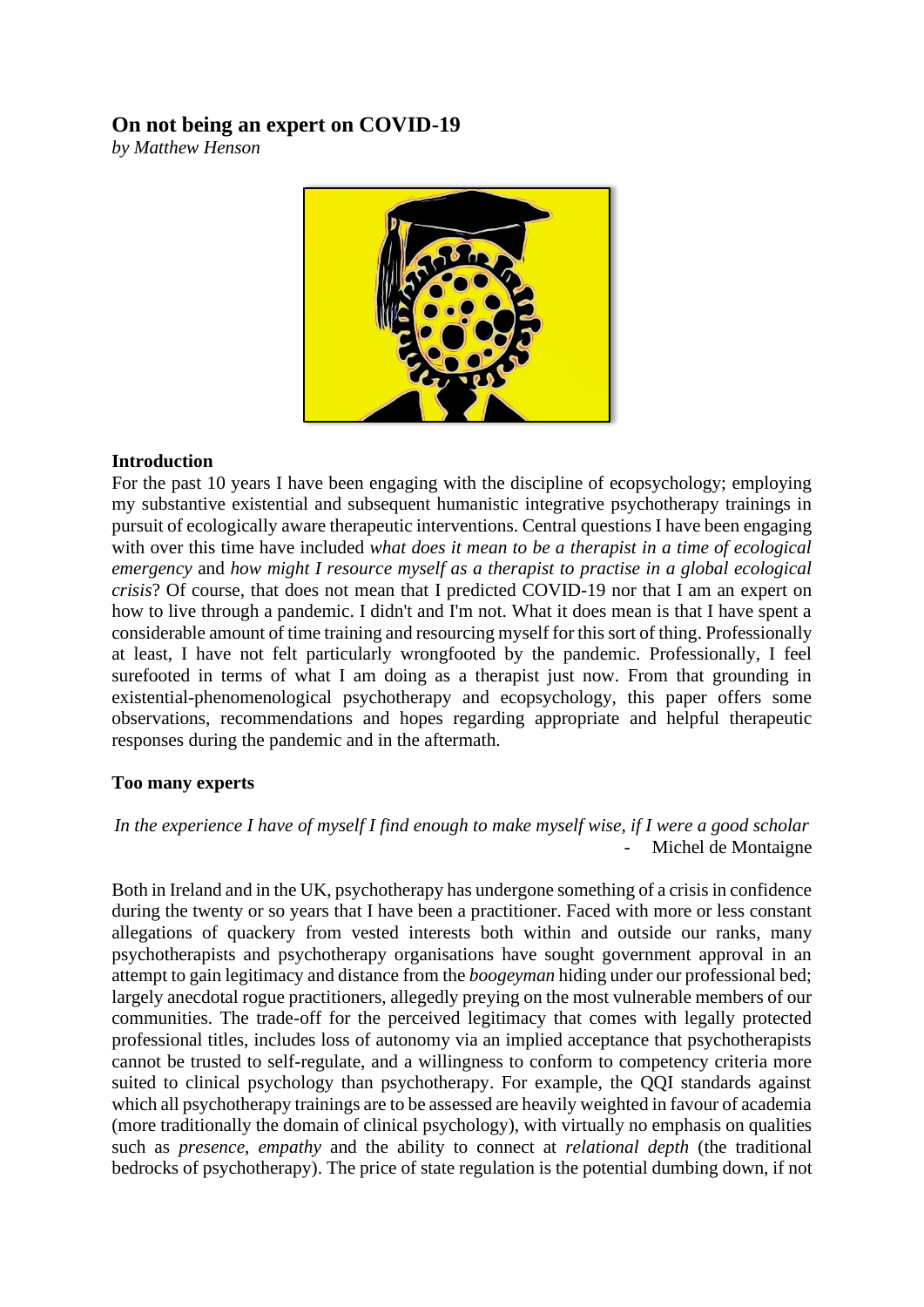outright disowning, of our historical strengths; formalising psychotherapy's position as poor cousin to clinical psychology, with counselling artificially pushed into the place of little sibling to the poor cousin of clinical psychology. To my interpretation, the attack upon psychotherapists' collective professional self-confidence has been insidious and profound, and the consequences are being acted out in the COVID-19 crisis.

One area worth highlighting, is the way our perennial willingness to undervalue our services has so quickly come to the foreground. The implicit message that our time is worth nothing is built into the very fabric of our training. During our formative years as student and newly qualified therapists, most of us will have provided at least 450 pre and post qualification hours of unpaid therapy as a requirement of accreditation with bodies such as the Irish Association for Humanistic and Integrative Psychotherapy (IAHIP). So, recognising the '*potential psychological and emotional impact that working in essential services during the Covid-19 pandemic can have*' (Quinn, 2020), a number of therapists have joined an IAHIP register of members willing to offer free '*psychological support*' (ibid). Of course, the generosity of individual therapists willing to expose themselves vicariously to the trauma and/or other difficulties facing essential workers, free of charge at point of contact, is beyond reproach and I make no comment on that. Furthermore, IAHIP is not alone in this type of response to the crisis and I single it out only because it is the organisation that I pay to represent my professional interests. I shall leave it to others to critique their own accrediting bodies as they see fit. I am also, of course, aware of how serious the pandemic is; my partner, a nurse of some 30 years, is putting her health on the line every day working in a nursing home with some of the most at risk people in the country. It goes without saying that I want my partner, and all our heroines-without-capes, supported and valued. But whatever the good intent behind this type of initiative, it tells a story of professional insecurity; both in the emphasis on *psychological* over *psychotherapeutic* support and in the lack of insistence at state level for adequate resourcing. Notably, the Chief Executive of the Psychological Society of Ireland has written to the Department of Employment Affairs and Social Protection, highlighting the '*totally unfair*' (O'Connell, 2020) lack of financial support for psychologists in private practice and there is no suggestion as far as I am aware that psychologists should offer *psychotherapeutic* support, or indeed that they would be qualified to do so.

If initiatives like this are, at least in part, direct expressions of our collective professional insecurity, there are also, to my interpretation, other more subtle and equally worrying expressions. Stating the obvious, the coronavirus pandemic has taken the whole world into new territory. I doubt there are any therapists still practising who lived through the 1918 influenza pandemic. Few, if any, are experts in the sense of possessing a blueprint based on previous personal lived experience. Even my ecopsychology colleagues, some of whom have spent many years preparing for global crisis, cannot (and would not) claim to be experts in how to live through a pandemic; we have been learning how to practise ecopsychology by practising it and we are now learning how to live through a pandemic by living through it. To borrow an American legal term, this is a case of first impression. Nobody is an expert.

At the same time, as Guernsey (2000) points out: '*An expert, it seems, is now an ordinary person sitting at home, beaming advice over the Internet to anyone who wants help*' and suddenly, everybody's an expert, including many psychotherapists broadcasting free advice and not-free COVID-19 expertise to potential customers and the general public. I would very gently and very respectfully suggest that the impetus for much of the advice giving is more closely related to the insecurities and needs (to *feel* useful, to *feel* expert etc.) of the givers than it is to the needs of the receivers.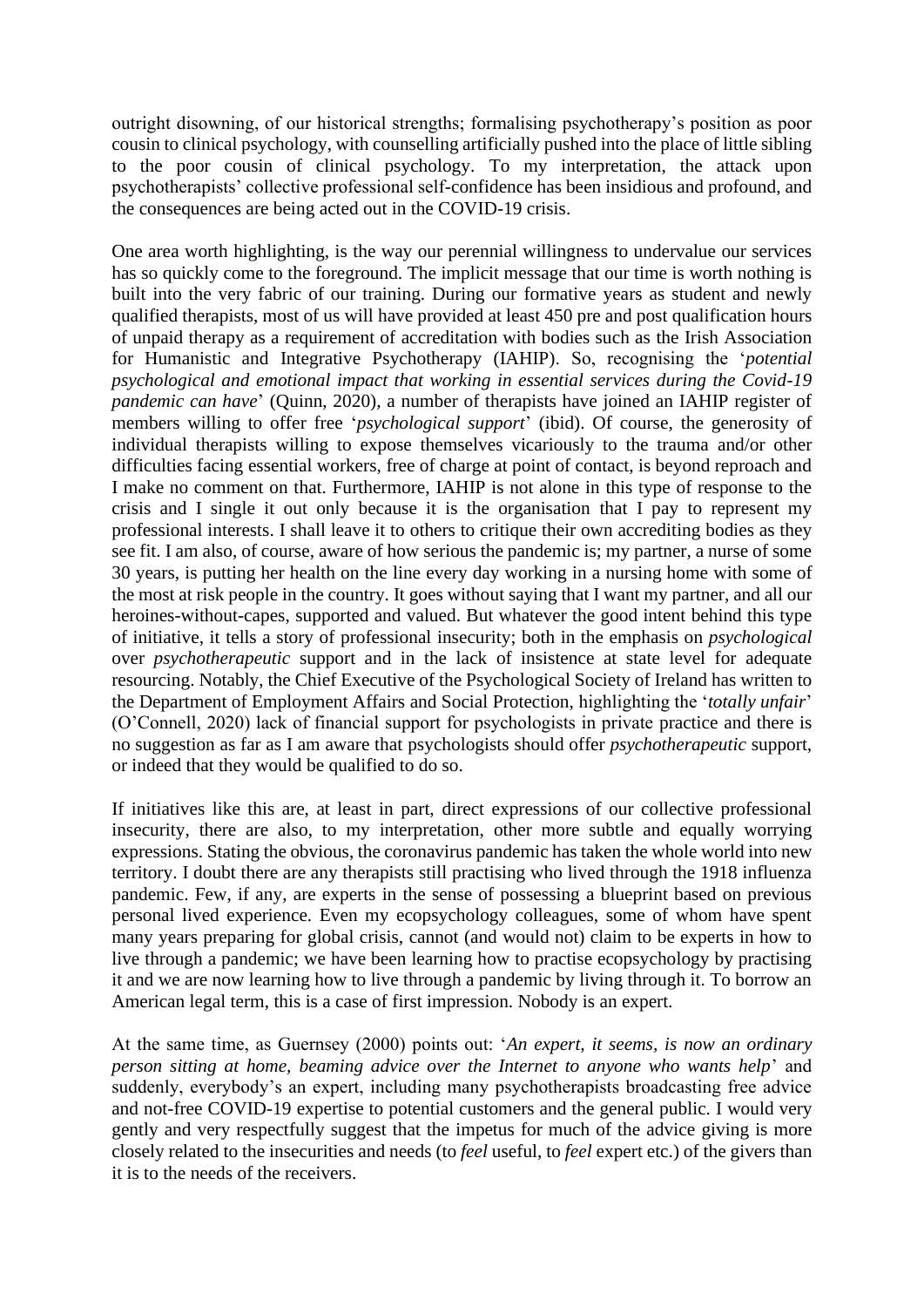For absolute clarity, psycho-education has a very valid role in my own approach to psychotherapy. If I am in possession of psychological knowledge that might help someone I am working with or someone in my personal circle, I am not going to keep it a secret. That would be ludicrous; I am going to share information that I think might be useful. And some of the information being shared during the pandemic is very useful. My concern is that psychoeducation isn't the primary basis for psychotherapy and we should guard against it reaching a place of sine qua non. The sine qua non of psychotherapy is emotional availability; the ability to create and maintain a safe space, where clients can be facilitated to be good scholars of themselves and their own experience.

### **Un-medicalising mental health**

#### *Insanity is the only sane reaction to an insane society*

Thomas Szasz

The term *mental health* has become both ubiquitous and hackneyed. We all know what it means and yet what does it mean, really? Psychological hygiene? Emotional wellbeing? The extent to which we are neurotypical? The extent to which we can comply with culturally specific thought processes and behavioural norms? The extent to which we feel happy and content? The extent to which we are able to function in our family and/or contribute to the economy? The word *mental* implies something different to *physical* and yet the routes to positive mental health usually require attention to physical needs; diet, exercise, fresh air, rest, relaxation etc. Mental health is a very nebulous concept, problematic to define in itself and equally if not more problematic to define in relation to its opposite. The opposite of *health* is *illness.* The opposite of *mental health* is *mental illness*, which takes us into a hugely controversial area. See Watson (2019) for an excellent critique: '*Challenging the culture of psychiatric diagnosis',* in which the problematic aspects of mental illness nomenclature are fully explored.

Both explicitly and implicitly, the term *mental health* politicises and medicalises distress in ways that are often unhelpful for the individual. I have argued elsewhere (Henson, 2017a; Henson, 2019) that we should guard against the risks of humanistic psychotherapy becoming nothing more than a mental health profession, offering nothing other than an alternative to psychotropic medication in alleviating symptoms of psychiatric illness. I will not rehearse those arguments here, only note that now perhaps more than ever, we should unhook our understanding of everything covered in those two little words, mental health, from a narrow conceptualisation of health and illness. During this pandemic, I have worked with frontline staff, people temporarily unemployed on full lockdown and those (like myself) adjusting to functioning professionally in a new online, semi-virtual reality. Unsurprisingly, and I imagine similarly to everyone practising as a therapist just now, I have encountered a lot of distress, anxiety, anger, sadness, depression, grief and trauma – and I have noticed that many people (including me) have experienced a surfacing and/or resurfacing of historical distress, grief and trauma. None of it, in my assessment, is a sign of mental illness. It all feels very healthy and totally natural – sane responses to an insane situation.

In an article warning of inevitable gaslighting after the pandemic, Gambuto (2020) states:

*If we want to create a better country and a better world for our kids, and if we want to make sure we are even sustainable as a nation and as a democracy, we have to pay*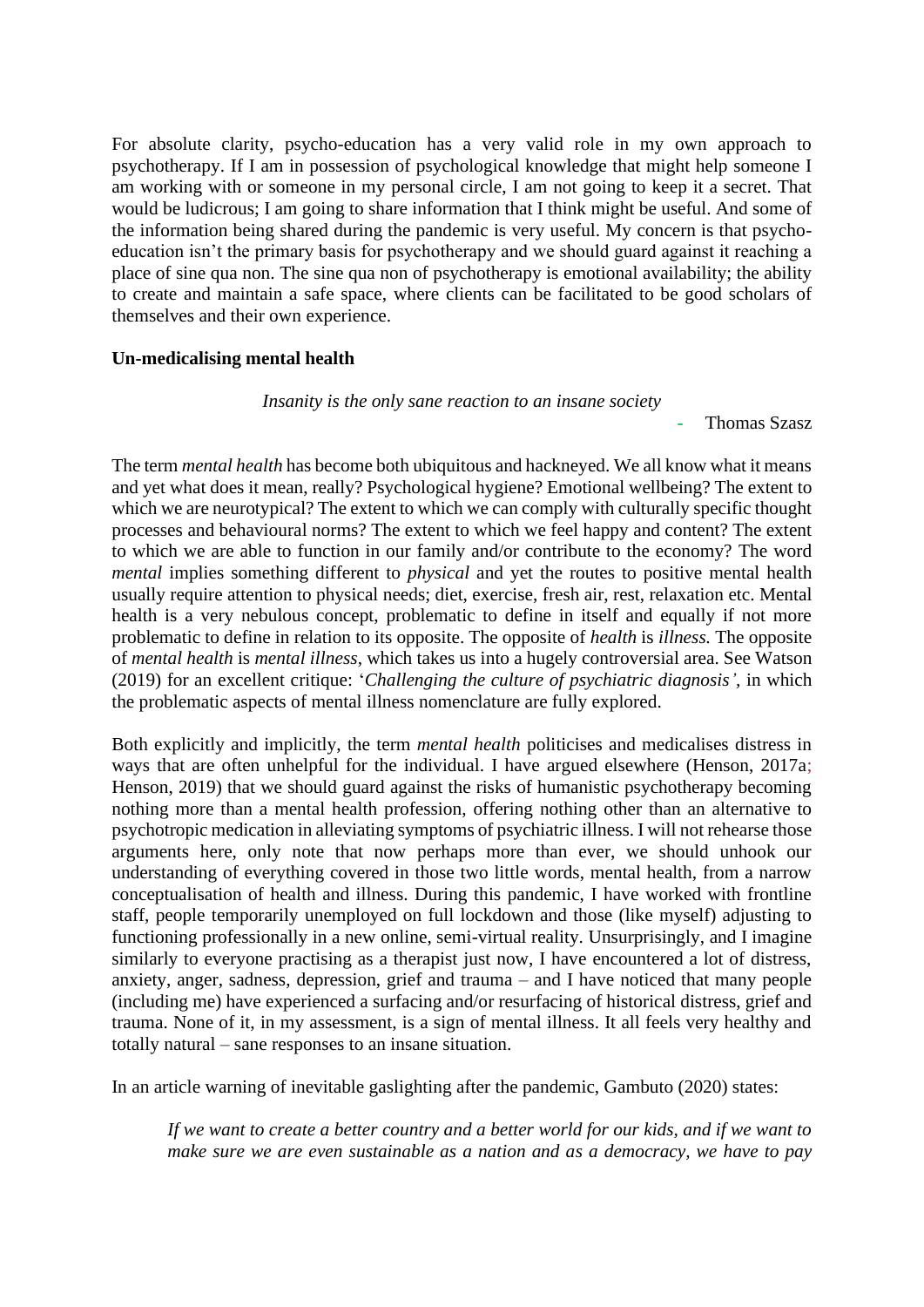*attention to how we feel right now. I cannot speak for you, but I imagine you feel like I do: devastated, depressed and heartbroken.*

Where better to process feelings of devastation, depression and heartbreak than in psychotherapy? Not processed as symptoms of mental ill-health requiring expert cure, but as potential forces of individual, familial and societal change. I find myself in agreement with Minghella (2020), who writes:

*It is up to us all to challenge, to question, to argue, all day long. It is not "unhelpful" or unpatriotic or whatever else the gaslighters will say. It is our right, our duty. Our lives, our friends' lives, our families' lives, may very well depend upon it.*

When we tie psychotherapy too tightly to the medical model, we risk unwittingly supporting gaslighting by *treating* legitimate and healthy feeling responses as the symptoms of individualised mental ill-health. This might help us to feel better, but what do we mean by that and at what cost? If the goal is not to help us *feel better*, but instead to facilitate us to *better feel*, we engage in genuinely empowering therapeutic processes.

#### **Reframing the therapeutic frame**

*We're all in this together*

- High School Musical

Once we unhook psychotherapy from psychiatry, we gain wriggle-room to reframe our understanding of therapeutic process and therapeutic safety. Of course, as we know, safety requires clear contracts and professional boundaries. For the most part, the professional ethical boundaries therapists voluntarily sign up to are just that - ethical and professional. Our codes of conduct reflect the fact that the distance between the client chair and therapist chair is not only geographically negligible, but negligible in every other sense as well. Perhaps more than any other profession, psychotherapists understand that before we can even hope to learn how to become good practitioners, we must first learn how to become good clients and we never move far from the client chair. The drive towards professionalism, whilst understandable, carries with it a shadow in that it artificially widens the gap (or worse, creates a chasm) between expert healthcare providers (those sitting in the therapist chair) and health consumers (those sitting in the client chair). Increasingly, we are asked to accept that specialist expert training is required not only to work with specific client groups, but also to work with specific *presenting problems*. Such approaches take us further and further away from the humanistic therapeutic principle that clients are the experts in their own lives and deeper into a mind-set that therapists must know more about their clients than their clients know about themselves.

The coronavirus pandemic allows no such pretence at expertise. Therapists cannot be more expert on this presenting problem than their clients; we are living through this together for the first time. This close proximity to the presenting problem challenges received therapeutic wisdom when we consider notions of mutuality, confluence, over-identification, projection, overwhelm, transference/counter-transference etc. It is generally accepted amongst reputable therapists that a therapist having direct personal experience of their client's presenting problem can be very advantageous. It is also considered wise for the therapist to be either sufficiently proximally removed from the issue in their own lives (further down the line) and/or be receiving intensive support, to manage any risk of confluence. As Greenberg (2020) puts it: '*The gambit of therapy is that the therapist is a few steps ahead of the patient*'. Proximal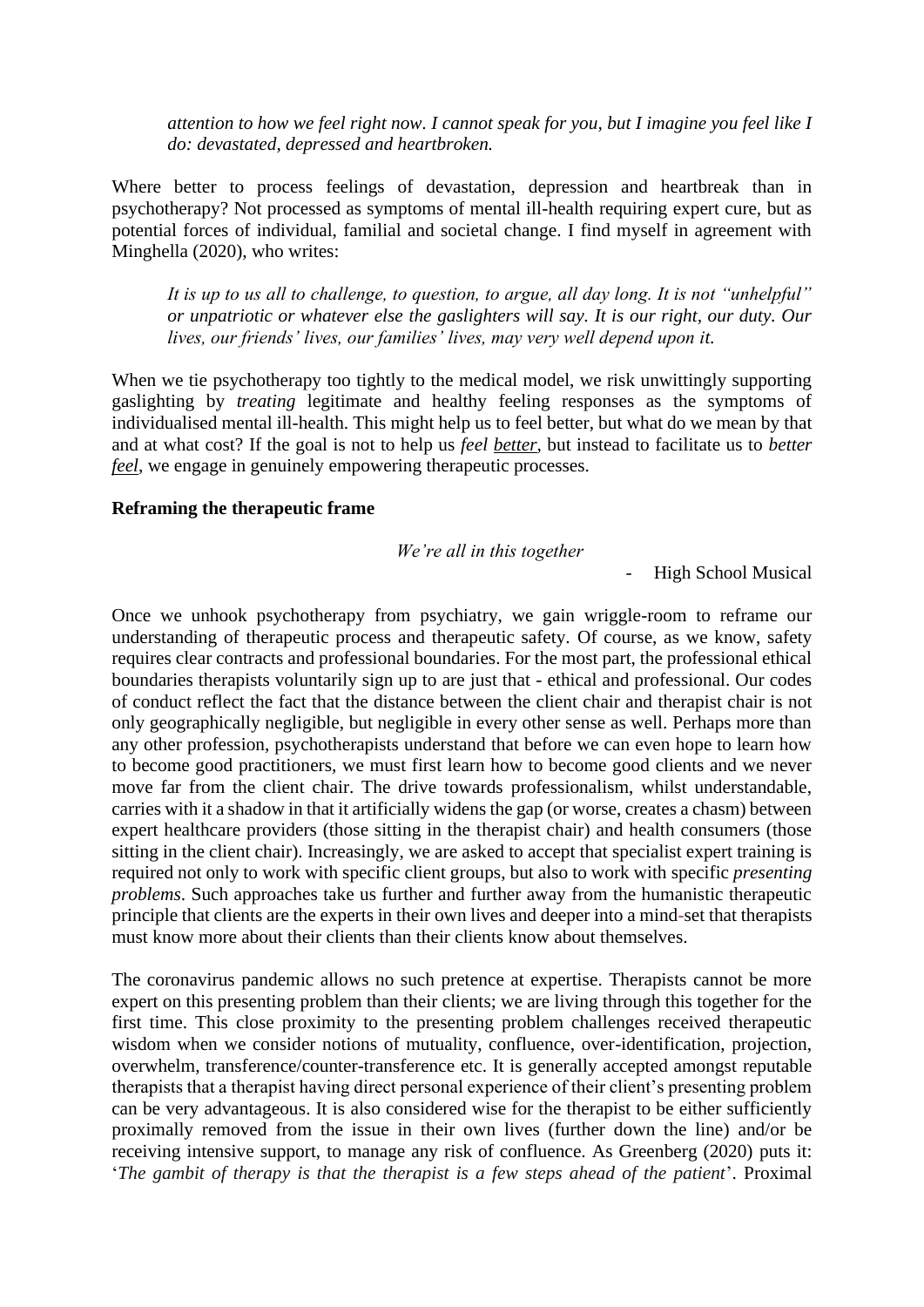distance is clearly not an option in a truly global crisis. Greenberg admits he is '*just as terrified as [his] patients are*' (ibid). I would say clients rather than patients, but my sentiment would be the same.

The aphorism *all in this together* has probably already reached the point of becoming trite through overuse during the pandemic. However, it retains something important when applied to psychotherapy. Many schools of thought, including existential and other humanistic approaches, shy away from notions of therapist as *blank canvass*. We never leave ourselves at the door when we enter our practice rooms. Half of our training is to learn about what we bring into the room and how to safely hold everything we bring into the room. Humanistic therapists and clients have always been in this [thing we call therapeutic process] together. That is something to be celebrated, not be afraid of.

#### **The basis of our expertise**

*We shall find in ourselves, and nowhere else, the unity and true meaning of phenomenology* Maurice Merleau-Ponty

In his refreshingly frank and honest article, Greenberg, a therapist of 35 years, acknowledges that his conceptualisation of therapy, as the exhuming of buried historical trauma, does not fit the current pandemic and there is no room for such expertise. For now, he offers comfort, a place for people to '..*speak the unspeakable…*[and] *help in cataloguing the losses, and grappling with them as they mount*', and he courageously reveals something of his own insecurity in concluding that he '*can only hope it is sufficient'* (Greenberg, 2020).

My response to Greenberg's implied question, is that it is sufficient and always was sufficient; even before the pandemic, it was sufficient. Like many in the ecopsychology circles I have been involved with, I have been exploring the relevance of therapy during global ecological crisis for some time and I began putting my thoughts on paper in an article titled '*Death Anxiety and climate chaos: What good is therapy when it's already too late?*' (Henson, 2017b). Again, I won't rehearse the content of that paper in full here, but my belief is that the most helpful thing psychotherapy can offer – at any time, including times of global crisis – is a space for clients and therapists to *be with what is.* This involves nothing more complicated than the person in the practitioner chair bearing witness to the emotional reality of the person in the client chair. That is achieved through the application of phenomenology; a practice which all humanistic psychotherapists must, by definition, have at least some skill in.

In existential-phenomenology, the priority is not to be experts in knowing the existential givens of our clients' lives, but to know, to really know, to deeply and truly know, the existential givens in our own lives. Only once those existential givens have been adequately addressed in ourselves, only when we have found within ourselves – phenomenologically – true unity and meaning, can we facilitate phenomenological psychotherapy spaces for our clients. Solid psychotherapy trainings facilitate us to develop into the kinds of people who can withstand the deepest grief, tolerate hopelessness, safely hold despair. That is what is needed here. With no apology for banging a familiar drum, I might point out that the most helpful quality psychotherapists have to offer, our capacity to *be with*, is likely to be lost from many psychotherapy trainings if QQI standards are adopted without modification post-stateregulation. Whilst many of us are lower-case psyche-*ologists*, that is not the basis of our expertise. The basis of our expertise is that we are upper-case Psyche-*Therapists*; that is why our clients pay us. It is written on the tin. Space for clients to speak the unspeakable, help in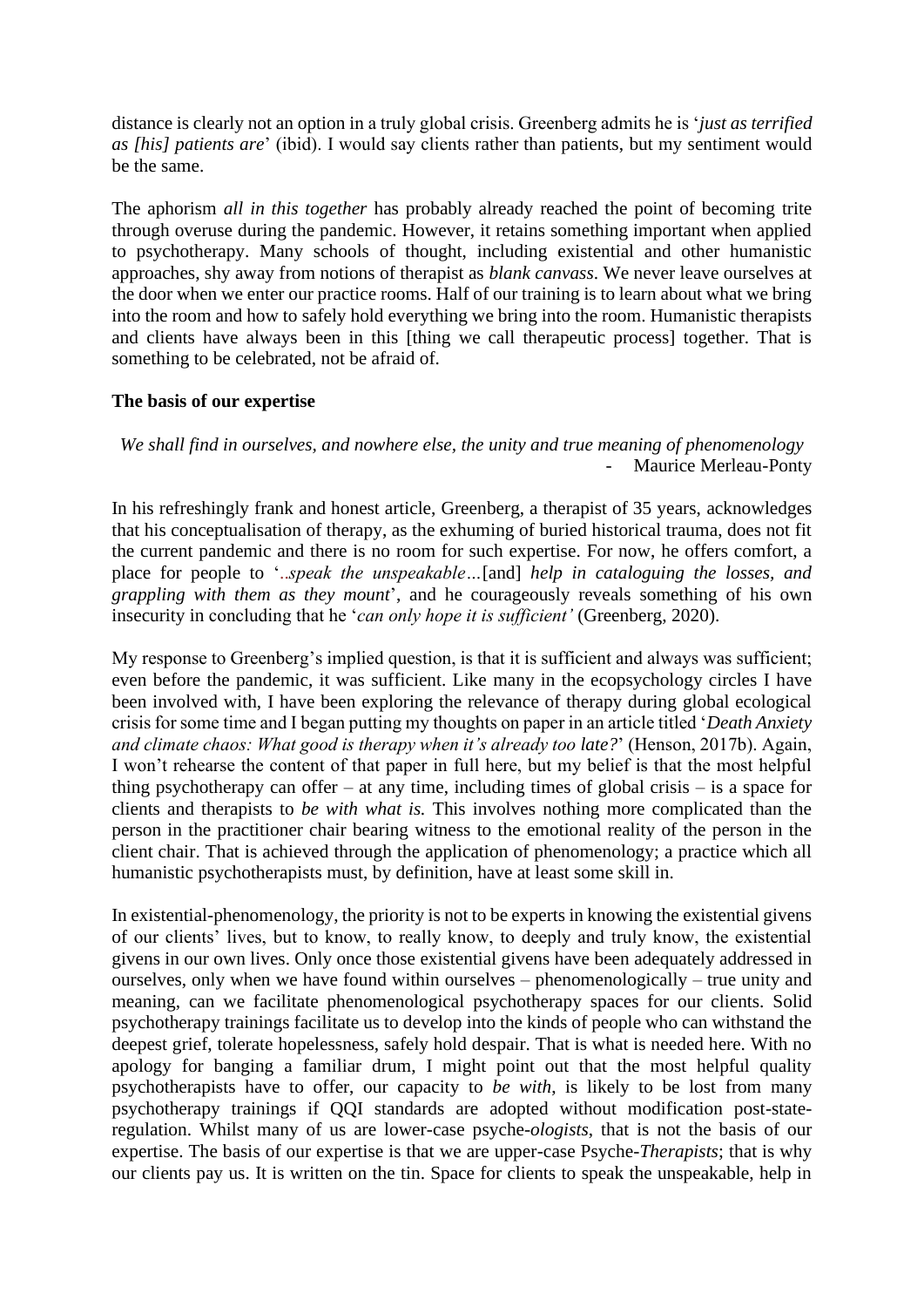cataloguing the losses and grappling with them as they mount (Greenberg, 2020). The basis of our expertise is that we genuinely are *in this together* with our clients; that we are, mostly, confident and competent in it and we understand that our role in it is not that of expert fixer, but that of expert witness.

## **A personal professional vignette**

*I tore myself away from the safe comfort of certainties through my love for truth – and truth rewarded me*

- Simone de Beauvoir

I generally do not use client vignettes in papers or presentations as, even anonymised and with full consent, it would change the therapeutic relationship and depart from the contractual promises I make. I will therefore rely on a personal professional example for illustration.

The single most useful and resourcing encounter I have had, since the beginning of this crisis and to date at time of writing, came during a supervision session a few days before Ireland went into lockdown. My supervisor is an older man, who lives in a risky city and has some of the underlying factors which mean that him contracting COVID-19 would not be a good idea. As an existentialist, the knowledge that *this might be the last time I see X* is never far from my awareness and I have been concerned for my supervisor's health for years. However, that knowledge and concern was keenly present in my awareness during this particular session. Torn from any false sense of certainty that I would ever see my supervisor again, I was distressed to the point of crying tears; both at the reality that my last supervision session with this man will one day come and the potential for that day to come sooner rather than later, and much sooner than I want.

It is a testimony to the courage and capacity of my supervisor that he was able to hold a safe space for me to process these intense feelings of complex anticipatory grief. There was no speculation about oedipal transference from my deceased father onto the *father figure* of my supervisor, nor any other theoretical interpretation. My feelings were not pathologized, nor *treated* as symptoms of mental health difficulties. There was no advice, no psycho-education, no breathing or mindfulness exercises, no tips for good sleep patterns. As we so often are, my supervisor and I were *in something together*, with different roles *in there*. My supervisor's function was *simply* to hold a space for me and meet me in my distress at the inevitability of both our deaths (hopefully, not for many years to come). My role was *simply* to process my grief, live in the online-supervision-room, with the immediate object of my grief. Simple and extremely difficult, in different ways, for both of us. As he always does, my supervisor earned his fee in this session. And I earned the privilege (for it always is a privilege) of being able to provide similar therapeutic spaces for others; spaces where my clients might be facilitated to process their individual visceral experiences of the pandemic, live in the online-therapy-room.

More than any theoretical knowledge or indeed anything we know cerebrally, the types of experience described here are what resource therapists to *be in it together* with clients; to hold safe spaces for clients' experiences to be fully explored, witnessed, validated and *felt*. That is what is therapeutic. That is what psychotherapists can offer, something perhaps unique amongst all professional groups, in this time of global crisis. That is what I require as client, what I offer as therapist and what justifies appropriate professional fees.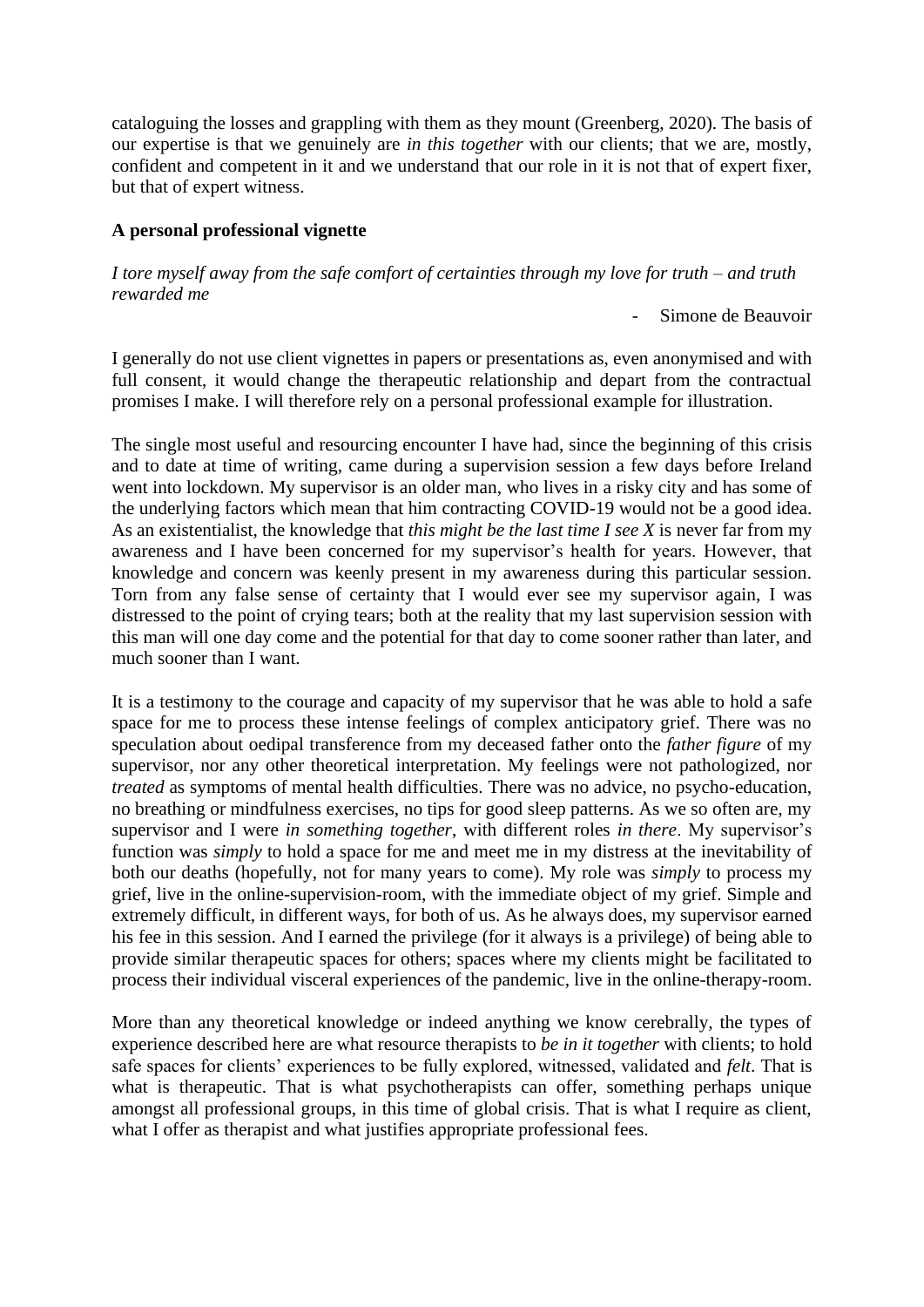The rest is filler. Useful, helpful, great to know and interesting or perhaps even fascinating filler, but filler all the same.

### **Conclusion: Not going back, returning**

*Nostalgia? It's not what it used to be!*

- Anonymous

As a psychotherapist who trained in what feels like a different era, the temptation to become an *old guard*, nostalgically longing to go back to past, better, days gone by, is as futile as it is appealing. In the absence of a time machine, *going back* is impossible. Progress demands that we always *go forward* and psychotherapy, like the rest of the world, must now adapt to what is commonly being described as the new normal. There can be no going back to pre-coronavirus days, just as there will be no going back to pre-state-regulation professional autonomy.

There is no reason however, why the new normal cannot include returning to places of previously trodden wisdom; returning to a place where psychotherapy is less hooked-in to academia and the medical model; returning to a place where how we feel is more important than pathologizing how we feel. There is a word used a lot in ecopsychology circles that must appeal to anyone who describes their psychotherapy practice as integrative. It involves the insertion of a hyphen into the word *remember*, to make it *re-member*, the opposite of *dismember*. It is my respectful assertion that that is what is required of IAHIP registrants just now; both a remembering and a re-membering of humanistic psychotherapy's core values, and a proper valuing of their worth. My assertion is that psychotherapists are not experts *on* the COVID-19 pandemic, but we can be, should be and are experts *in* the pandemic, and beyond it.

### **Acknowledgements**

With the usual expressions of gratitude to my nearly teenaged daughter, Indra, for another fantastic visual interpretation of a psychotherapy paper title and permission to reproduce the artwork. A special shout out to Bernie, supervisor extraordinaire, with thanks for the permission to share a little vignette of our working relationship. Thank you to the editorial board of *Inside Out* for accepting my musings for publication. And thank you to anyone reading this, for your time, interest and attention.



**Matthew Henson** is an existential psychotherapist, ecopsychologist, group facilitator and trainer. He is available online and intends to be back face-to-face as soon as safely possible. www.matthewhenson.ie

**References**